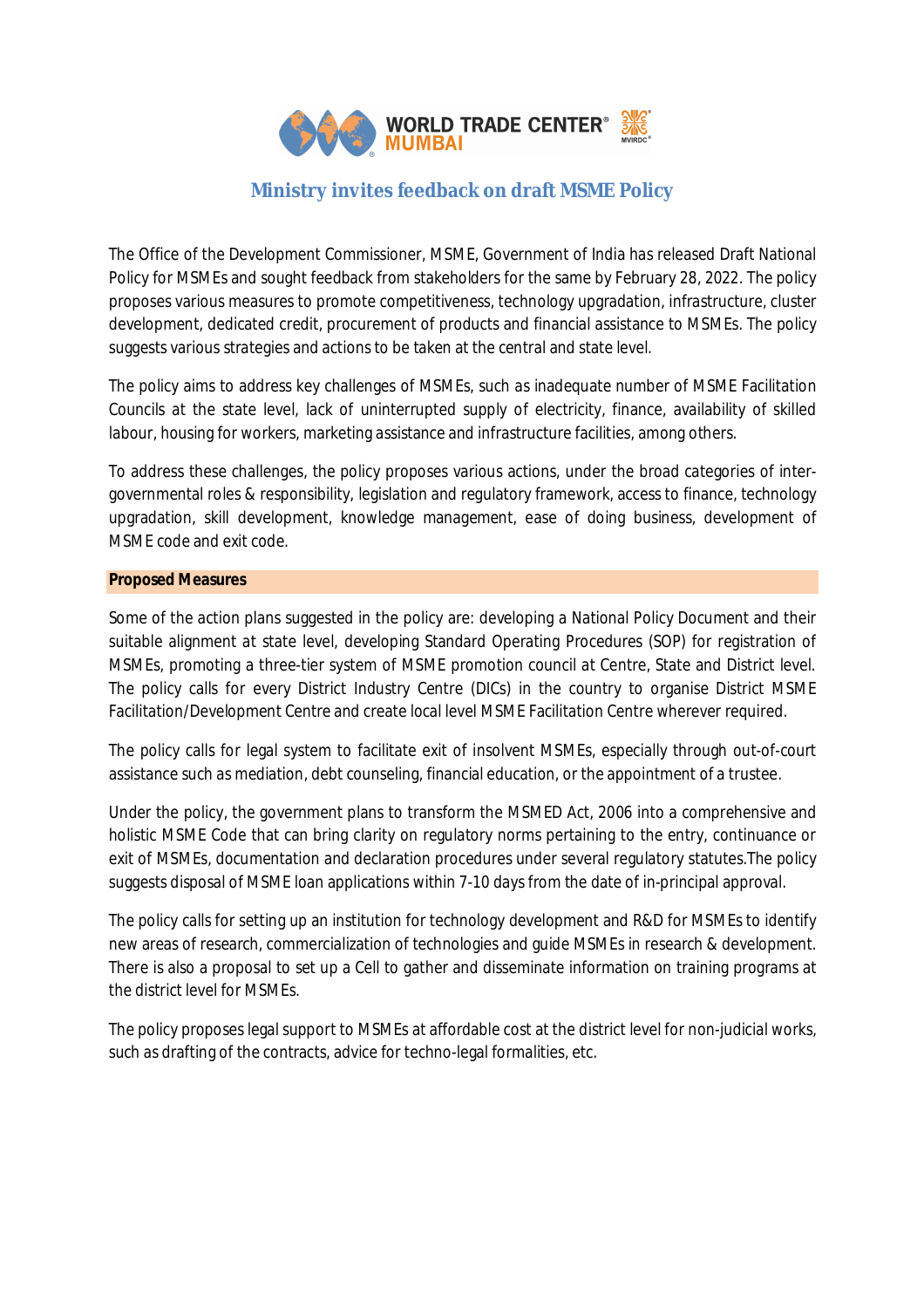

Apart from the above, there are several other proposals in the Draft MSME Policy and some of them are: restoring existing industrial estates, creating small rural business zones (RBZs), establishment of dedicated 'SME Equity Fund', enhancing credit limit under MUDRA scheme etc.

Apart from the above proposals, the 70-page draft MSME Report includes salient schemes of state governments such as Gujarat, Maharashtra and others for MSMEs and best policy practices of other countries for MSMEs.

# **Notifications**

#### **Press Information Bureau**

India, UAE sign free trade agreement

Press Information Bureau (pib.gov.in)

India exports grow 37% in January 2022

Press Information Bureau (pib.gov.in)

India, Australia plan to sign interim trade deal in 30 days

Press Information Bureau (pib.gov.in)

Prime Minister Employment Guarantee Program

Press Information Bureau (pib.gov.in)

Impact of pandemic on small enterprises

Press Information Bureau (pib.gov.in)

# **RBI**

Clarification on new definition of MSMEs

Reserve Bank of India - Notifications (rbi.org.in)

RBI Bulletin – February 2022

Reserve Bank of India - Press Releases (rbi.org.in)

# **CBIC**